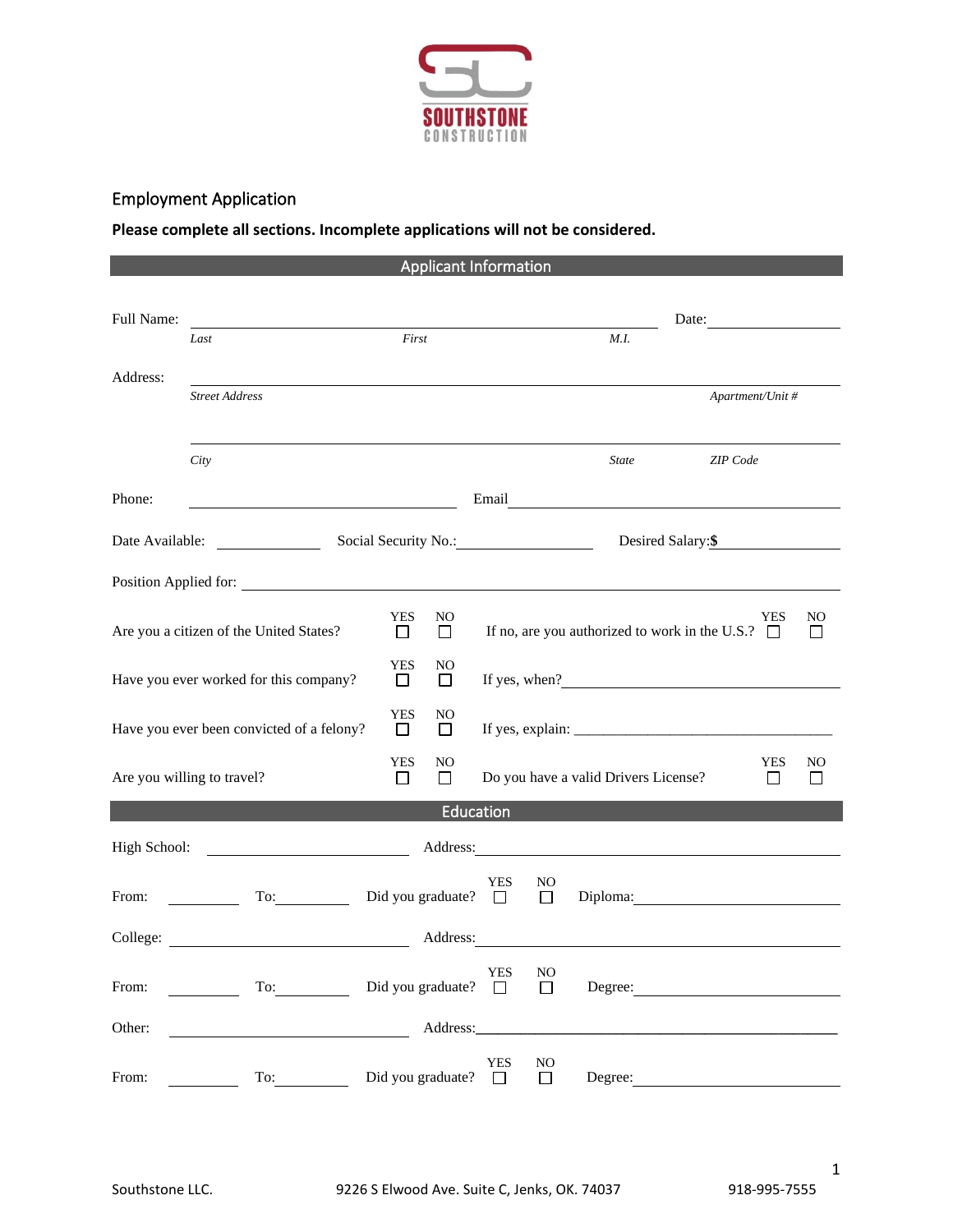

## **Please complete all sections. Incomplete applications will not be considered.**

|            |                                                                                                                                                                                                                                | References           |                          |                     |  |
|------------|--------------------------------------------------------------------------------------------------------------------------------------------------------------------------------------------------------------------------------|----------------------|--------------------------|---------------------|--|
|            | Please list three professional references.                                                                                                                                                                                     |                      |                          |                     |  |
|            |                                                                                                                                                                                                                                |                      |                          |                     |  |
| Company:   |                                                                                                                                                                                                                                |                      |                          | Phone:              |  |
| Address:   |                                                                                                                                                                                                                                |                      |                          |                     |  |
|            |                                                                                                                                                                                                                                |                      |                          |                     |  |
| Company:   | <u> 1989 - Jan Samuel Barbara, martin da shekarar 1980 - André a Samuel Barbara, marka a shekarar 1980 - André a</u>                                                                                                           |                      |                          | Phone:              |  |
| Address:   |                                                                                                                                                                                                                                |                      |                          |                     |  |
| Full Name: |                                                                                                                                                                                                                                |                      |                          | Relationship: 2000  |  |
| Company:   | <u> 1989 - Jan Samuel Barbara, martin da shekara tsara 1989 - An tsara 1989 - An tsara 1989 - An tsara 1989 - An</u>                                                                                                           |                      |                          | Phone:              |  |
| Address:   |                                                                                                                                                                                                                                |                      |                          |                     |  |
|            | <b>Previous Employment</b>                                                                                                                                                                                                     |                      |                          |                     |  |
| Company:   | and the control of the control of the control of the control of the control of the control of the control of the                                                                                                               |                      |                          | Phone: 2008         |  |
| Address:   | <u> 1989 - Johann Stoff, deutscher Stoffen und der Stoffen und der Stoffen und der Stoffen und der Stoffen und der</u>                                                                                                         |                      |                          | Supervisor:         |  |
| Job Title: | <u> 1989 - Johann Barbara, martin a</u>                                                                                                                                                                                        | Starting Salary: \$  |                          | Ending Salary: \$   |  |
|            | Responsibilities:                                                                                                                                                                                                              |                      |                          |                     |  |
| From:      | To: The contract of the contract of the contract of the contract of the contract of the contract of the contract of the contract of the contract of the contract of the contract of the contract of the contract of the contra |                      |                          | Reason for Leaving: |  |
|            | May we contact your previous supervisor for a reference?                                                                                                                                                                       | <b>YES</b><br>П      | NO<br>$\perp$            |                     |  |
| Company:   |                                                                                                                                                                                                                                |                      |                          |                     |  |
| Address:   |                                                                                                                                                                                                                                |                      |                          | Supervisor:         |  |
| Job Title: |                                                                                                                                                                                                                                | Starting Salary: \$  |                          | Ending Salary:\$    |  |
|            | Responsibilities: Les and the contract of the contract of the contract of the contract of the contract of the contract of the contract of the contract of the contract of the contract of the contract of the contract of the  |                      |                          |                     |  |
| From:      |                                                                                                                                                                                                                                |                      |                          | Reason for Leaving: |  |
|            | May we contact your previous supervisor for a reference?                                                                                                                                                                       | <b>YES</b><br>$\Box$ | N <sub>O</sub><br>$\Box$ |                     |  |

2